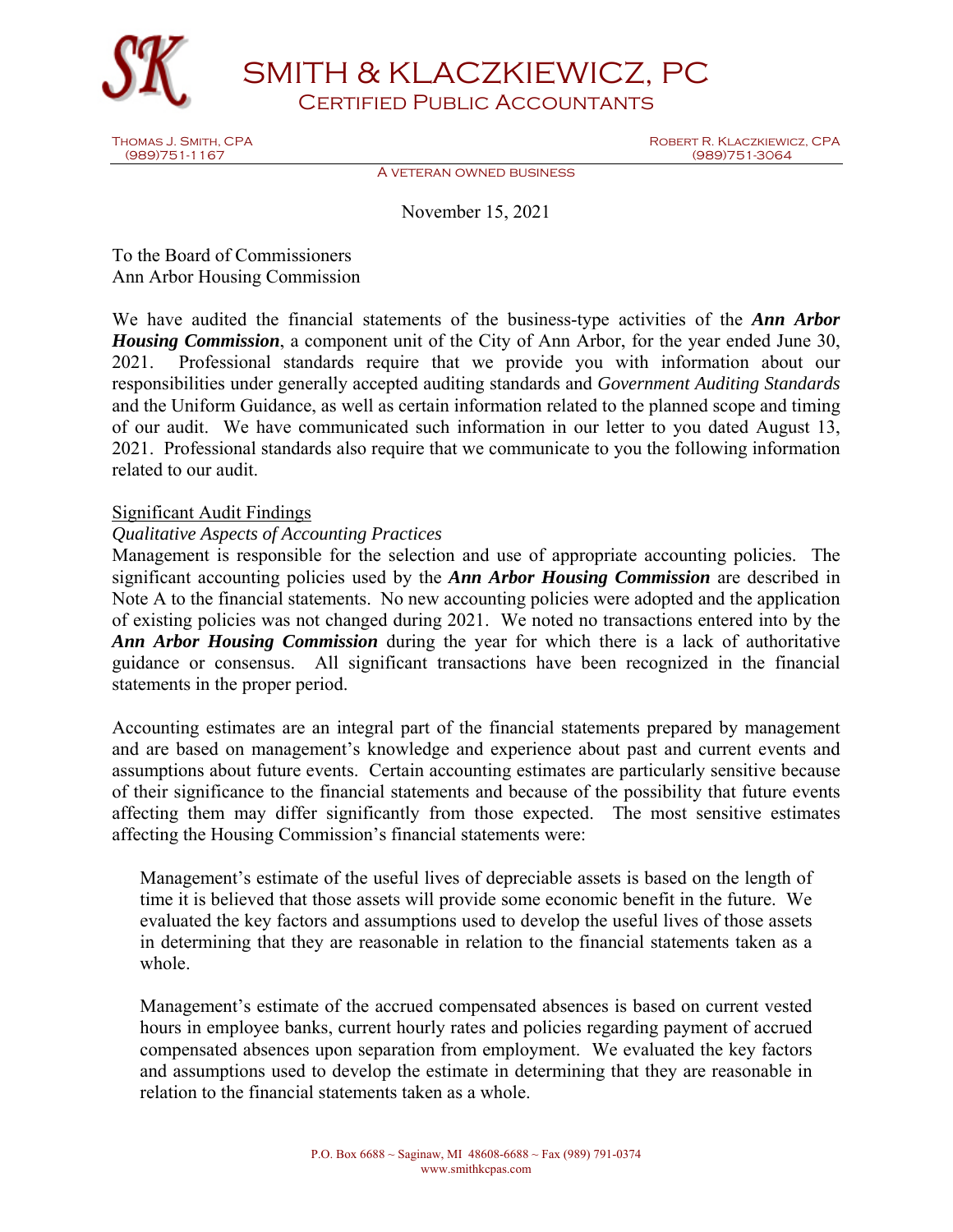The financial statement disclosures are neutral, consistent, and clear.

## *Difficulties Encountered in Performing the Audit*

We encountered no significant difficulties in dealing with management in performing and completing our audit.

# *Corrected and Uncorrected Misstatements*

Professional standards require us to accumulate all known and likely misstatements identified during the audit, other than those that are clearly trivial, and communicate them to the appropriate level of management. Management has corrected all such misstatements. The attached schedule summarizes uncorrected misstatements of the financial statements. Management has determined that their effects are immaterial, both individually and in the aggregate, to the financial statements taken as a whole.

## *Disagreements with Management*

For purposes of this letter, a disagreement with management is a financial accounting, reporting, or auditing matter, whether or not resolved to our satisfaction, that could be significant to the financial statements or the auditor's report. We are pleased to report that no such disagreements arose during the course of our audit.

## *Management Representations*

We have requested certain representations from management that are included in the management representation letter dated November 15, 2021.

## *Management Consultations with Other Independent Accountants*

In some cases, management may decide to consult with other accountants about auditing and accounting matters, similar to obtaining a "second opinion" on certain situations. If a consultation involves application of an accounting principle to the *Ann Arbor Housing Commission's* financial statements or a determination of the type of auditor's opinion that may be expressed on those statements, our professional standards require the consulting accountant to check with us to determine that the consultant has all the relevant facts. To our knowledge, there were no such consultations with other accountants.

#### *Other Audit Findings or Issues*

We generally discuss a variety of matters, including the application of accounting principles and auditing standards, with management each year prior to retention as the *Ann Arbor Housing Commission's* auditors. However, these discussions occurred in the normal course of our professional relationship and our responses were not a condition to our retention.

#### Other Matters

We applied certain limited procedures to the management's discussion and analysis, which is required supplementary information (RSI) that supplements the basic financial statements. Our procedures consisted of inquiries of management regarding the methods of preparing the information and comparing the information for consistency with management's responses to our inquiries, the basic financial statements, and other knowledge we obtained during our audit of the basic financial statements. We did not audit the RSI and do not express an opinion or provide any assurance on the RSI.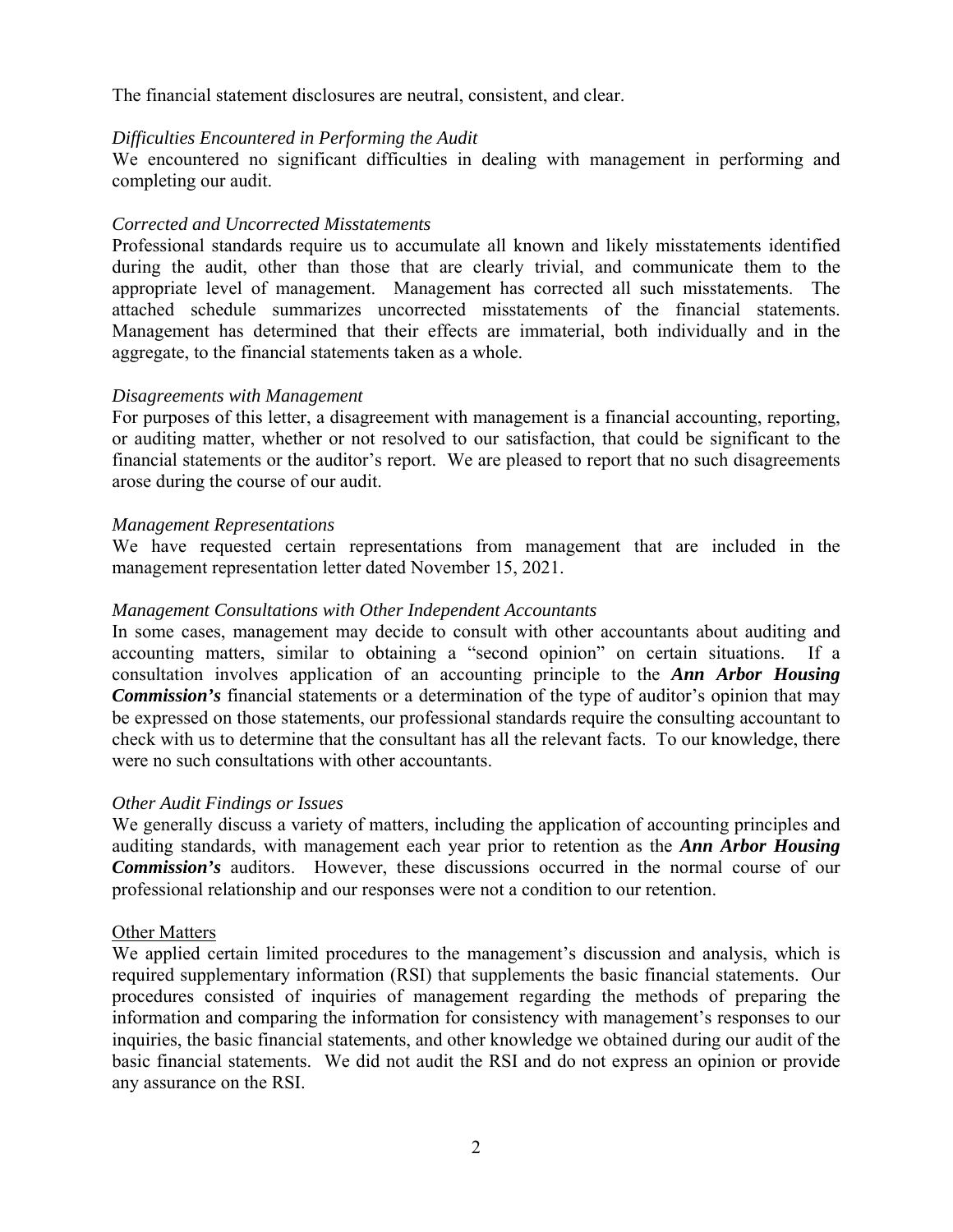We were engaged to report on the financial data schedules, which accompany the financial statements but are not RSI. With respect to this supplementary information, we made certain inquiries of management and evaluated the form, content, and methods of preparing the information to determine that the information complies with accounting principles generally accepted in the United States of America, the method of preparing it has not changed from the prior period, and the information is appropriate and complete in relation to our audit of the financial statements. We compared and reconciled the supplementary information to the underlying accounting records used to prepare the financial statements or to the financial statements themselves.

#### Restriction on Use

This information is intended solely for the use of the Board of Commissioners and management of the *Ann Arbor Housing Commission* and is not intended to be, and should not be, used by anyone other than these specified parties.

Very truly yours,

Smith + Klacyhiannig PC

Saginaw, Michigan